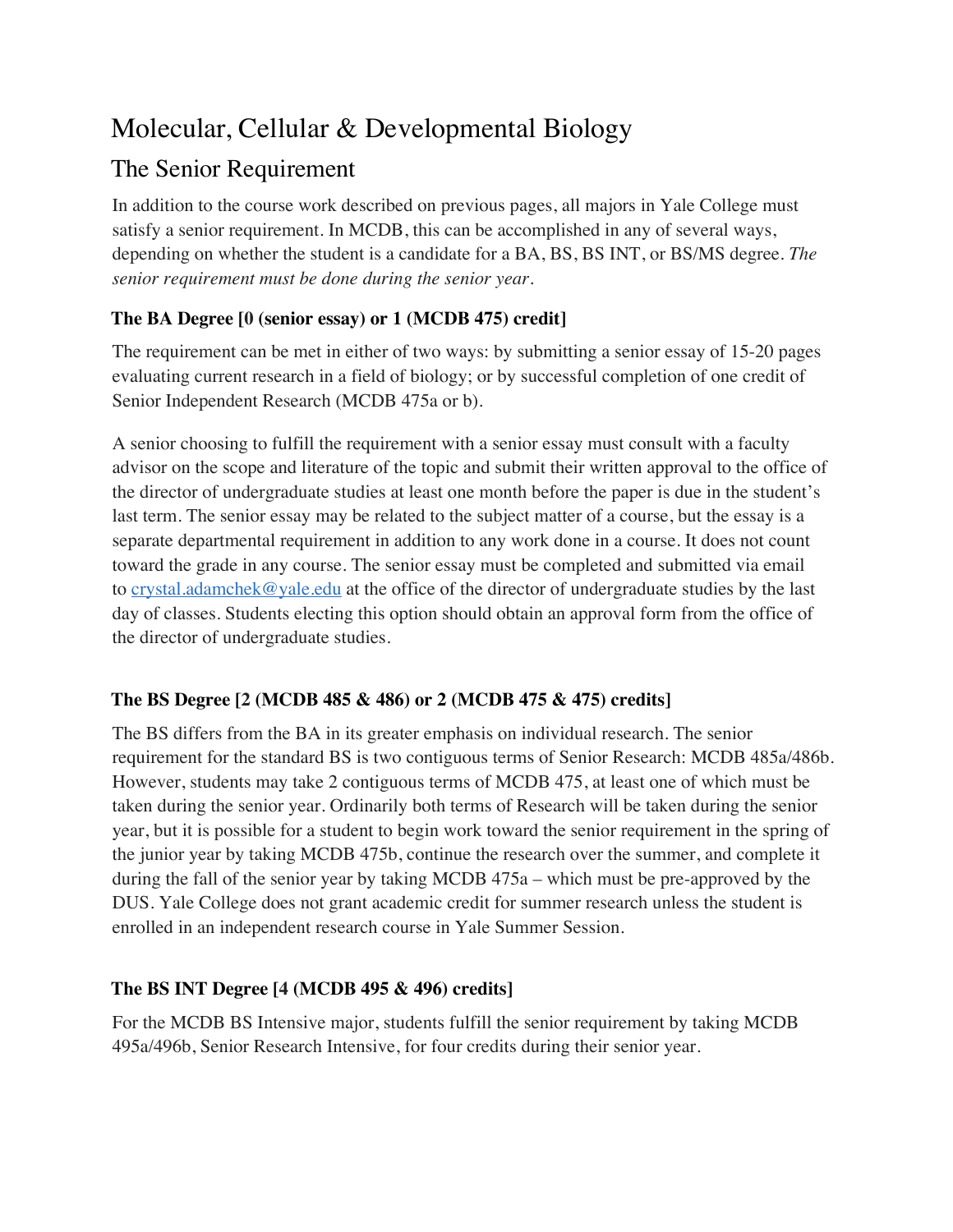### **The Combined BS/MS Degree Program**

Because of the additional and substantial requirements associated with thesis work in the third and fourth years, there is no Senior Requirement *per se*.

=====================================================================

# The Senior Requirement – Some Special Options During Covid-19 Pandemic

We hope that seniors will be able to complete their senior research as originally outlined above. For instance, it may be possible to work in lab during the fall of 2020, or some research projects involving data analysis or computation may be pursued remotely. However, should it not be possible to complete the research requirements, we are making the following substitutions possible to count towards senior requirements.

In addition, if it becomes necessary to move away from in-person research during fall 2020 or spring 2021 semesters, those enrolled in senior research courses will be transitioned to MCDB 470/471-style tutorials or other arrangements made with their lab with permission of the DUS, while remaining enrolled in the original course number.

### **The BA Degree [0 (senior essay) or 1 (MCDB 475) credit or 1 (MCDB 350+) credit or 1 (MCDB 470) credit or 1 (MCDB 471) credit]**

- A) A course MCDB 350 or higher may be substituted for MCDB 475. This is in addition to the regular requirement for an MCDB 350+.
- B) MCDB 470 or MCDB 471 may be substituted for MCDB 475.
- C) The senior essay option remains an option instead of either of these.

### **The BS Degree [2 (MCDB 485 & 486) or 2 (MCDB 475 & 475) ) or 2 (MCDB 350+/MCDB 470) credits]**

- A) During the pandemic, the two independent research courses MCDB 485/486 or MCDB 475 can be replaced by MCDB courses numbered at or above 350. These are in addition to the regular major requirement of one MCDB 350+ course.
- B) The research courses may also be replaced by the new MCDB 470 or MCDB 471 courses. These can replace one or both terms.